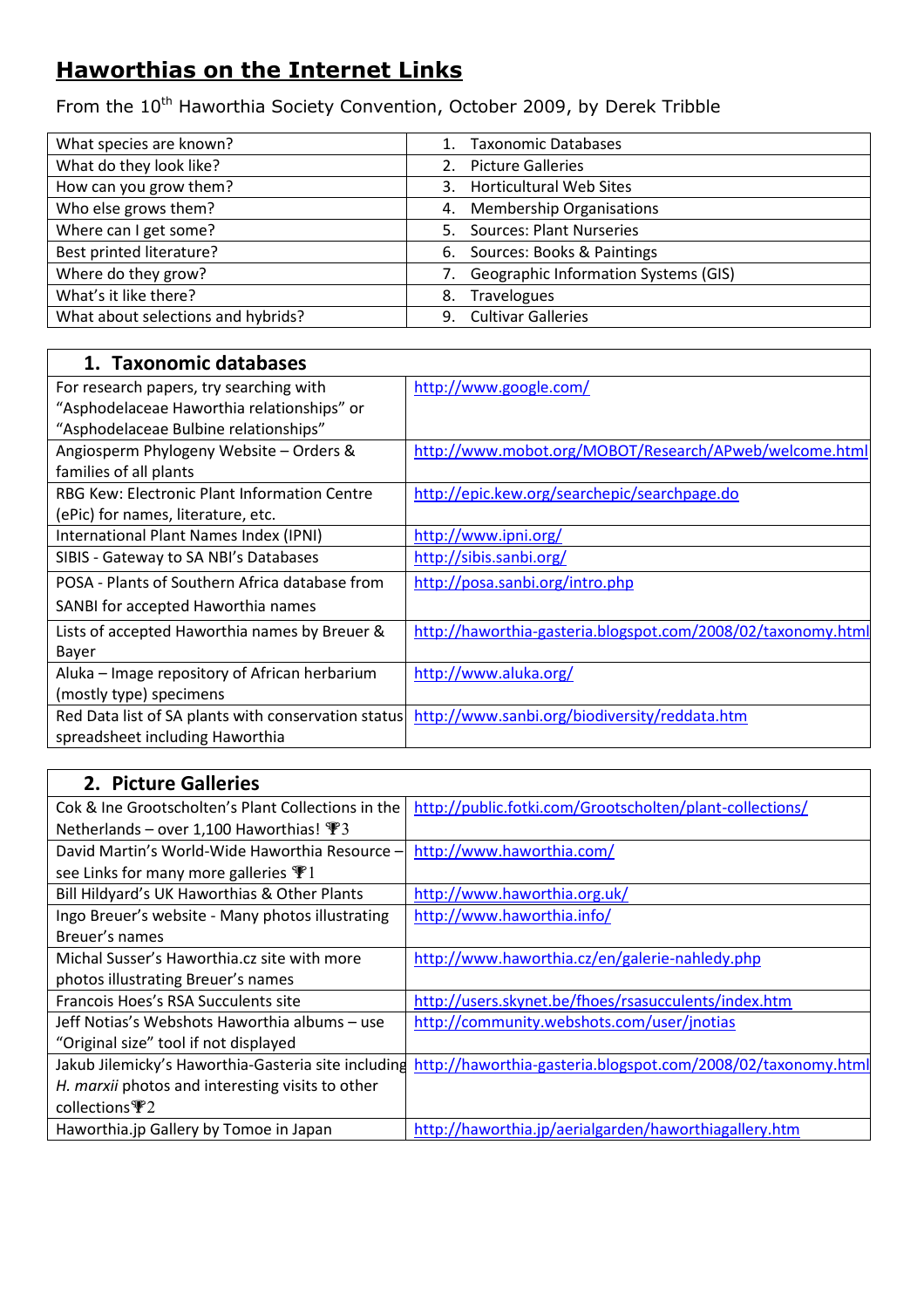| 3. Horticultural Web Sites                |                                                                                                      |
|-------------------------------------------|------------------------------------------------------------------------------------------------------|
|                                           | Into article by Dan Mahr from the Wisconsin http://www.hort.wisc.edu/mastergardener/Features/indoor- |
| Master Gardener Program                   | tenderplants/haworthia/haworthias.htm                                                                |
| Propagation: AlsHaworthias by Francoise & | http://users.skynet.be/fhoes/rsasucculents/index.htm                                                 |
| Christian Prud'hon, NE France             |                                                                                                      |
| Joyce Cocozza - propagation methods       | http://www.cocozzacollection.org.uk/haworthia pages/haworthia.htm                                    |
| Pricklypetes's Haworthia cultivation &    | http://www.haworthiahybrids.com/                                                                     |
| hybridisation website                     |                                                                                                      |

## **4. Journals & Membership Organisations**

 $\overline{\phantom{a}}$ 

 $\overline{\phantom{a}}$ 

| Haworthiad - Haworthia Society $\Psi$ 1           | http://www.haworthia.org/                                 |
|---------------------------------------------------|-----------------------------------------------------------|
| Alsterworthia International - Harry Mays          | http://www.cactus-mall.com/alsterworthia/index.html       |
| Haworthia Study - Haworthia Society of Japan      | http://www.haworthia.net/                                 |
| Haworthia Yahoo Group (moribund!)                 | http://tech.groups.yahoo.com/group/Haworthia/             |
| <b>Occasional Haworthia Interest:</b>             |                                                           |
| Aloe - Succulent Society of South Africa          | http://www.succulents.net/society/index.html              |
| Cactus World - British Cactus & Succulent Society | http://www.cssainc.org/index.php                          |
| C&S Journal - C&S Society of America              | http://www.cssainc.org/index.php                          |
| See special issues vol. 70 (1998), nos. 4&5.      |                                                           |
| Excelsa - Aloe Society of Zimbabwe -              | http://www.zarnet.ac.zw/zsa/aloe.html                     |
| Veld & Flora - Botanical Society of South Africa  | http://www.botanicalsociety.org.za/                       |
| BCSS Forum - Active discussion group              | http://www.bcss.org.uk/forum/index.php                    |
| UK Plant Heritage (NCCPG) National Collections    | http://www.nccpg.com/page52.Aspx?Find=&Area=&Type=&County |

## **5. Sources: More Specialist Haworthia Nurseries**

| Robert Wellens, Netherlands - Succulent Tissue     | http://www.succulent-tissue-culture.com/EN                                                       |
|----------------------------------------------------|--------------------------------------------------------------------------------------------------|
| Culture                                            |                                                                                                  |
| Ingo Breuer, Germany - Eden Plant Nursery          | http://www.eden-plants.com/                                                                      |
| Jean-Andre Audissou, France - Plantes Succulentes  | http://www.audissou.com/                                                                         |
| Garth & Minette Schwegmann - Sheilam Cactus        | http://www.sheilamnursery.com/index.htm                                                          |
| Nursery, Robertson, South Africa                   |                                                                                                  |
|                                                    | Kotie Retief/ Sean Gildenhuys - Gariep (Kambroo) http://www.kambroo.com/succulent_plant_nursery/ |
| Plants, Pretoria, South Africa (also lots of small |                                                                                                  |
| photos in cult. & habitat)                         |                                                                                                  |

| 6. Sources: Books & Paintings - See end table |                                                                           |
|-----------------------------------------------|---------------------------------------------------------------------------|
| Best Haworthia Literature List                | http://www.asphodelaceae.com/blog/reference                               |
| Keith Larkin's Plant Books                    | http://www.keithsplantbooks.co.uk/default.aspx?Books=C                    |
| Biodiversity Heritage Library for             | http://www.biodiversitylibrary.org/Default.aspx                           |
| digitised online books (search                |                                                                           |
| Haworthia, or Aloe for older refs.)           |                                                                           |
| <b>Online Article: Texts from Bruce</b>       | http://haworthia.com/MBB/HaworthiaUpdates/Haworthia Updates by MBB.       |
| Bayer's Updates for free!                     | tm.                                                                       |
| Online Article: "H. jakubii - Another         | http://haworthia-gasteria.blogspot.com/2009/04/haworthia-jakubii-another- |
| new species?" by Bruce Bayer                  | new-species.html                                                          |
| Online Article: H. koelmaniorum by            | http://www.penroc.co.za/newsletters2008/sepoct08/sepoct08.html            |
| Charles Craib (Penroc Nursery)                |                                                                           |
| Haworthia Art by Gerhard Marx for             | http://www.asphodelaceae.com/blog/archives/category/art                   |
| download                                      | http://haworthia-gasteria.blogspot.com/2009/03/haworthia-marxii-s.html    |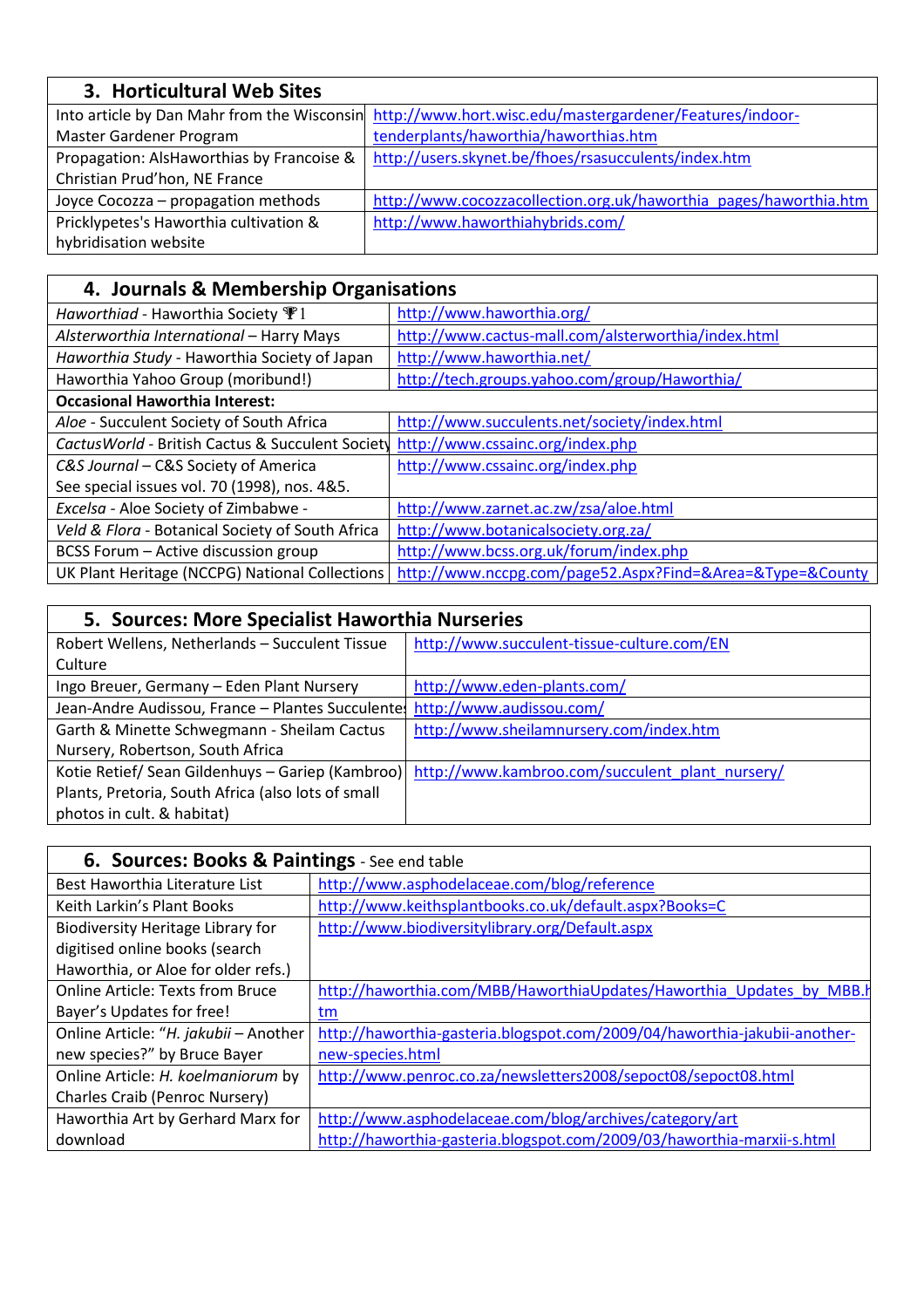| 7. Geographic Information Systems                   |                                                          |
|-----------------------------------------------------|----------------------------------------------------------|
| Ralph Martin's Field Collector & Number             | http://ralph.cs.cf.ac.uk/Cacti/cacti.html                |
| Database - try MBB, GM, JDV, etc.                   |                                                          |
| Google Earth - Photo mosaic map viewer and          | http://earth.google.com/                                 |
| gazetteer to find some farms & places               |                                                          |
| Gazetteer - US Geographic Names Server with         | http://geonames.nga.mil/ggmagaz/geonames4.asp            |
| many SA farms; cut & paste co-ords into GE          |                                                          |
| DIVA-GIS - Free map viewer & species                | http://www.diva-gis.org/                                 |
| distribution plotting software (via GPS data); also |                                                          |
| links to large scale climatic data                  |                                                          |
| ESRI ArcReader – Free GIS viewer for Strelitzia 19  | http://www.esri.com/software/arcgis/arcreader/index.html |
| Vegetation of South Africa Map                      |                                                          |
| Mad Mappers - Free digitised government maps        | http://www.madmappers.com/                               |
| of South Africa, see Raster Maps. Detailed          |                                                          |
| 1:50,000 scale maps have all farm names             |                                                          |
| SA Biodiversity GIS - data about biomes,            | http://bgis.sanbi.org/                                   |
| vegetation, climate, soils etc.                     |                                                          |
| South African Weather Service                       | http://dev2.weathersa.co.za/                             |

| 8. Travelogues - Good reading for a rainy day!     |                                                                                                     |
|----------------------------------------------------|-----------------------------------------------------------------------------------------------------|
| Lawrence Louka 1995+ Travelogues                   | http://www.asphodelaceae.com/blog/archives/category/travelog                                        |
| Flickr Haworthia Group with Lawrence Louka's       | http://www.flickr.com/groups/961719@N25/pool/                                                       |
| habitat photos 2006 (but no names or locations)    |                                                                                                     |
| David Martin 2004 Travelogue                       | http://haworthia.com/RSATrip/Days/RSATripIntro.htm                                                  |
|                                                    | Francois Hoes Sept 1999 Travelogue (few Haws.) http://users.skynet.be/fhoes/rsasucculents/index.htm |
| Haworthia in Habitat and Elsewhere - Vincent de    | http://index-haworthia-everywhere.blogspot.com/                                                     |
| Vries (Difficult to navigate, good habitat photos) | http://members.lycos.co.uk/haworthia/haworthia/                                                     |
|                                                    |                                                                                                     |

| 9. Cultivar Galleries - The best Haworthia plant selections! |                                                                    |
|--------------------------------------------------------------|--------------------------------------------------------------------|
| From the Cocozza Collection, UK                              | http://cocozzacollection.org.uk/haworthia cvs hybrids/cvs & hybrid |
|                                                              | s.htm                                                              |
| Cok Grootscholten's Haworthia Variegates &                   | http://public.fotki.com/Grootscholten/plant-collections/variegate/ |
| <b>Hybrids Photo Galleries</b>                               |                                                                    |
| Francois Hoes - SA plants in a Belgium                       | http://users.skynet.be/fhoes/rsasucculents/index.htm               |
| greenhouse - Cultivars & crosses picture list -              |                                                                    |
| New hybrids list                                             |                                                                    |
| Yokohama Cactus Club's visits,                               | http://www5e.biglobe.ne.jp/~hama-jj/                               |
| try 3, 11, 12, 14, 15 & 16 (Fantastic plants!)               |                                                                    |
| Renny Hosogai's Haworthia Gallery (Japanese                  | http://www.maughanii.com/new/index.shtml                           |
| Retusae, new hybrids, many broken links!)                    | http://www.maughanii.com/new/haworthia new hybrid/02.shtml         |
| And try Haworthia.com links to other Japanese                | http://haworthia.com/Links/JapanLinks.htm                          |
| <b>Haworthias</b>                                            |                                                                    |
| Haworthia Cultivars Blog - Gerhard Marx &                    | http://haworthia-cultivars2.blogspot.com/                          |
| Vincent de Vries (lots via bottom lists)                     |                                                                    |